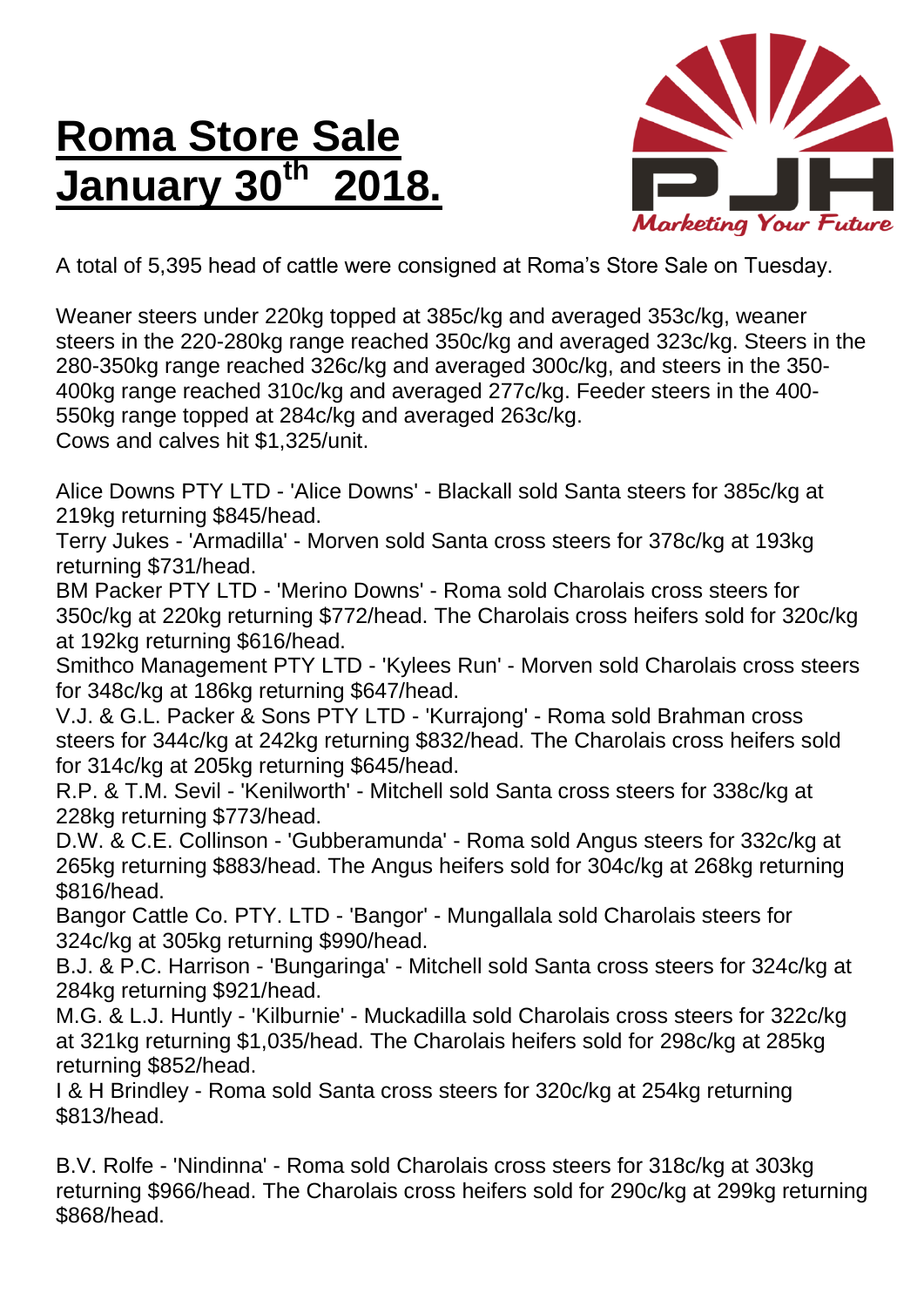Martin Bunyard & Lucas Neal - 'Woodlands' - Roma sold Santa steers for 279c/kg at 445kg returning \$1,242/head.

Heifers under 220kg topped at 328c/kg and average 290c/kg, while heifers in the 220 – 280kg range topped at 314c/kg and averaged 292c/kg. Heifers in the 280- 350kg range topped at 304c/kg, averaging 263c/kg. Heifers in the 350-450kg range topped at 280c/kg, averaging 247c/kg.

Bundoran Partnership - 'Bundoran' - Richmond sold Angus cross heifers for 314c/kg at 251kg returning \$791/head.

Wellwater Pastoral Co. - 'Wellwater' - Tambo sold Santa cross heifers for 308c/kg at 214kg returning \$661/head.

Des & Wendy Jones - 'Evergreen' - Injune sold Charolais cross heifers for 296c/kg at 267kg returning \$790/head.

A.R. Roberts – 'Tantatton' – Wallumbilla sold heifers for 284c/kg at 292kg returning \$830.

D.T. & K.A. York Family Trust - 'Wattle Park' - Wallumbilla sold Simbrah Cross heifers for 280c/kg at 363kg returning \$1,018/head.

T.I. & J.L. York - 'Hyde Park' - Wallumbilla sold Simmental cross heifers for 280c/kg at 363kg returning \$1,018/head.

N.P McFadzen - 'Chats Wood' - Roma sold Droughtmaster cross heifers for 249c/kg at 416kg returning \$1,038/head.

Cows in the 300-400kg range reached 210c/kg and averaged 178c/kg, while cows in the 400kg-500kg range reached 208c/kg and averaged 190c/kg. Cows over 500kg topped at 211c/kg, averaging 201c/kg.

Bulls under 400kg topped at 318c/kg and averaged 257c/kg, while bulls in the 400 – 600kg range topped at 248c/kg and averaged 236c/kg. Bulls over 600kg topped at 251c/kg, averaging 230c/kg.

## *PJH sell 2 nd position next week. Please be aware that all cattle being sold must be accompanied by a National Cattle Health Declaration as well as NVD*